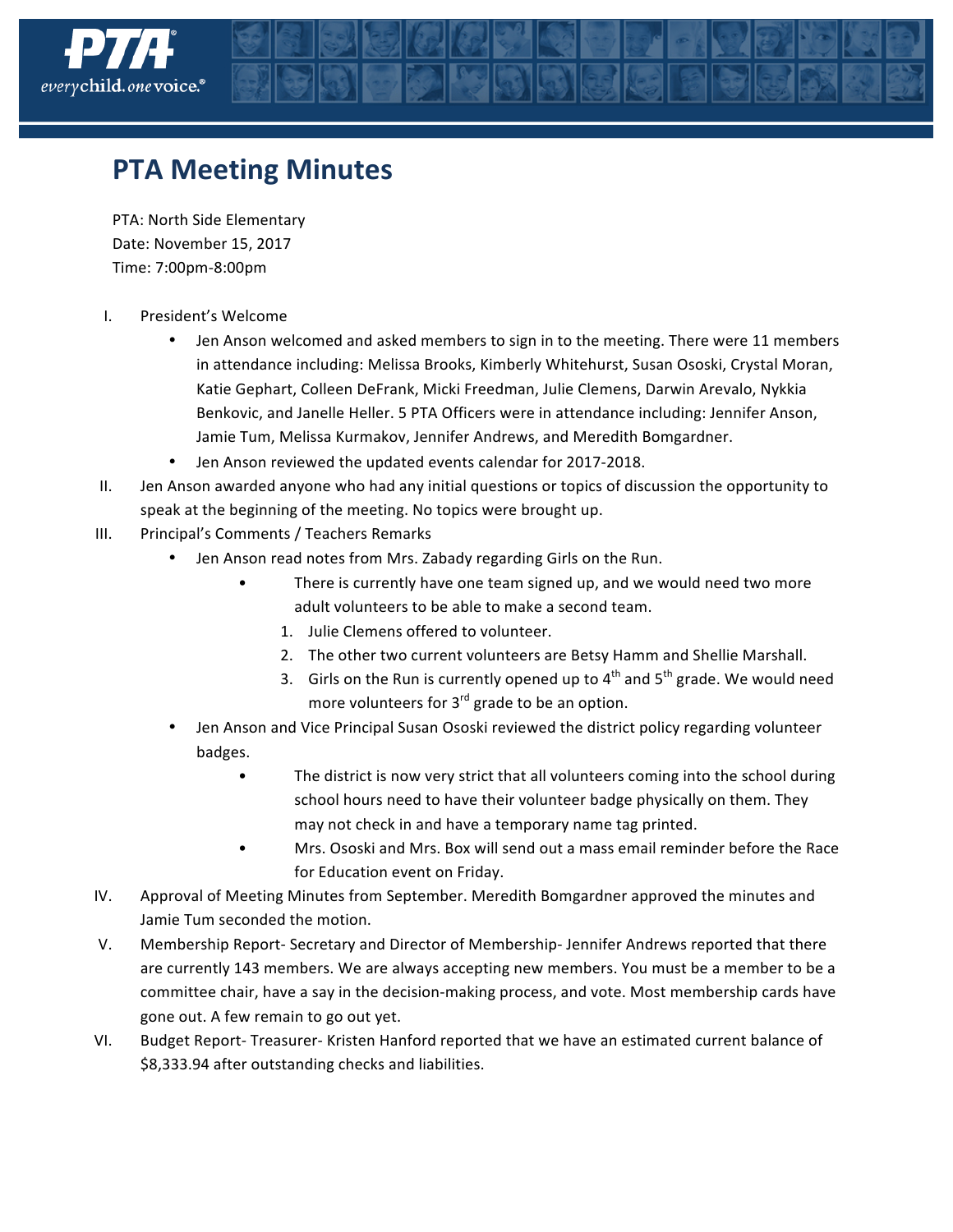- An audit was recently performed by Julie Clemens, Amy Murphy, and Crystal Moran and everything was found to be accurate and in order.
- VII. Melissa Kurmakov,  $5^{th}$  Grade Party committee chair, provided an update on the  $5^{th}$  Grade Party after a recent committee meeting.
	- Spooky Nook is the best venue for the budget.
	- Additional donations will be requested and will go toward crafts and the class gift (t-shirt).
	- The trip will be during the school day.
	- A follow-up meeting is needed with Mrs Box to clarify bussing policies and timing.
- VIII. Communications Report- Director of Communications-Jamie Tum reported that there have been no changes to the Classroom Coordinator program but is available for any questions or suggestions.
	- Janelle Heller reported that the website is up to date and welcomes suggestions.
- IX. Director of Events and Volunteers Report- Melissa Kurmakov reported that there are no additional updates at this point but is available for questions or suggestions.
- X. Past Events and/or Programs Report
	- Fall Book Fair: Jen Anson and Meredith Bomgardner
		- Every child received a free book within the increased budget of up to \$7.99
		- Total Sales were approx. \$11,000. The PTA has chosen to keep Scholastic dollars instead of cash. We now have approx. \$10,500 Scholastic Dollars balance.
	- Dudes & Donuts: Micki Freedman & Julie Clemens
		- Attendance numbers were comparable to last year.
		- This year's budget was adequate, but an increase may be needed next year to purchase new cups and supplies that we didn't have to worry about this year.
		- Positive feedback was received regarding the giant donut for taking pictures
	- Super Male Readers: Colleen DeFrank
		- There was a large turnout of readers. Next year, the volunteer badge policy will be clarified for readers.
	- Jen Anson reviewed notes from committee chair Alison Simpson that Fall Pictures were a success and a reminder that Spirit Wear is on sale all year long.
	- Jen Anson reviewed Michelle Heinbaugh's notes on Spirit Nights
		- Chuck E Cheese- We had a total of \$1,335 in sales which gave us a 15% profit in the amount of \$200.25
		- Noodles & Co- We had a total of \$1,933 in sales which gave us a 25% profit of \$483.25. Michelle would like to offer a special thanks to Mrs Zabady for coordinating teacher volunteers.
		- The next spirit event will be at Five Below in December. We will receive back 10% of sales, but participants will need the physical flyer to receive credit.
		- Michelle will be emailing bingo chairs soon.
		- Chipotle will be again in spring.
	- Teacher Luncheon: Jen Anson and new co-chair Amy Murphy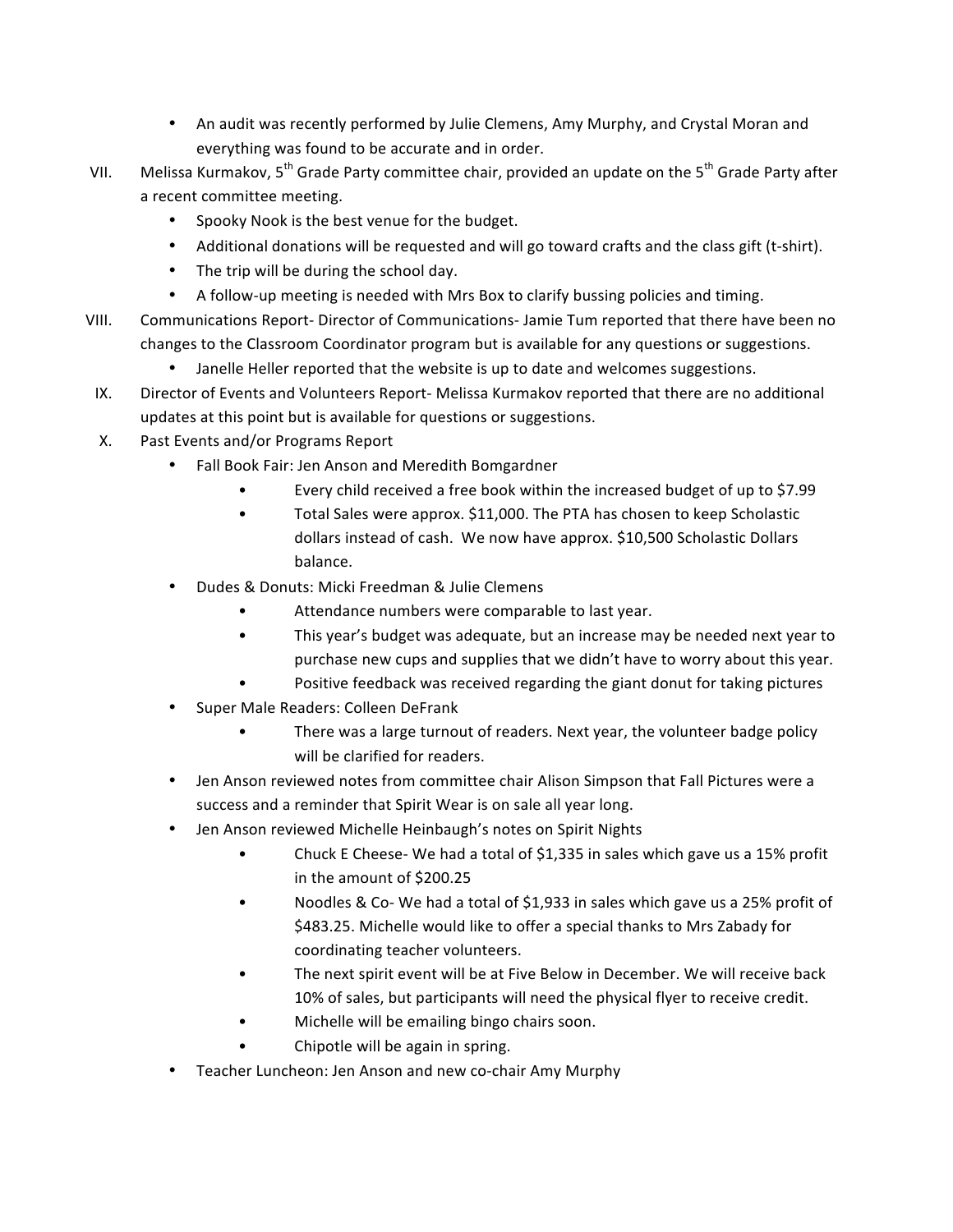

Over 60 teachers/staff attended the luncheon and many compliments were received. All food that was volunteered for was brought.

## XI. Upcoming Events

- Race for Education: Andrea Cavoli and Micki Freedman
	- Now at over \$16,000
	- Lots of personal last-minute reminders
	- Gave out bracelets to kids
	- Participation at 35% for student body
	- Still raising money until Friday
	- High earner student around \$300
	- Race is on Friday
		- 1. Volunteers still needed. Biggest need is on Friday
		- 2. Outside so dress kids appropriately
	- Trying to get cost for Smart Board and how many we need yet to compare with goals
- Mobile AgLab: Jen Anson
- XII. New Business
	- Spirit Sticks Program: Jenn Andrews and Jamie Tum explained the new program that the PTA will be implementing. Spirit Sticks are small, embroidered patches that the students can collect and trade. The PTA will make a portion of the proceeds from every stick sold.
		- Stage one of the program is just offering different stick styles for sale to see if the students are interested. Future opportunities are available for the PTA and school staff to use the sticks as incentives/rewards for students.
		- Jenn Andrews reviewed samples of the spririt sticks and marketing ideas.
		- The sticks could possibly be sold either during lunch or during recess. Recess is held between 11:30pm-3:00pm. Volunteers will be needed.
	- NS Pride T-Shirts: Jen Anson
		- Changes to sponsorship opportunities
			- 1. Last year raised \$3500 from sponsors, and we are hoping for \$7000 this year
		- Changes to ordering and distribution
			- 1. Going to order another 1200 shirts to get through next year
			- 2. New design for next year- possibly a contest for kids to design it
	- North Side 5k: Jen Anson
		- In lieu of Race for Education
		- Will be held in the spring of 2019
		- More details to follow
	- Meredith Bomgardner presented the idea of trying out a fundraiser with Krispy Kreme donuts. Krispy Kreme provides us with a 50% profit.